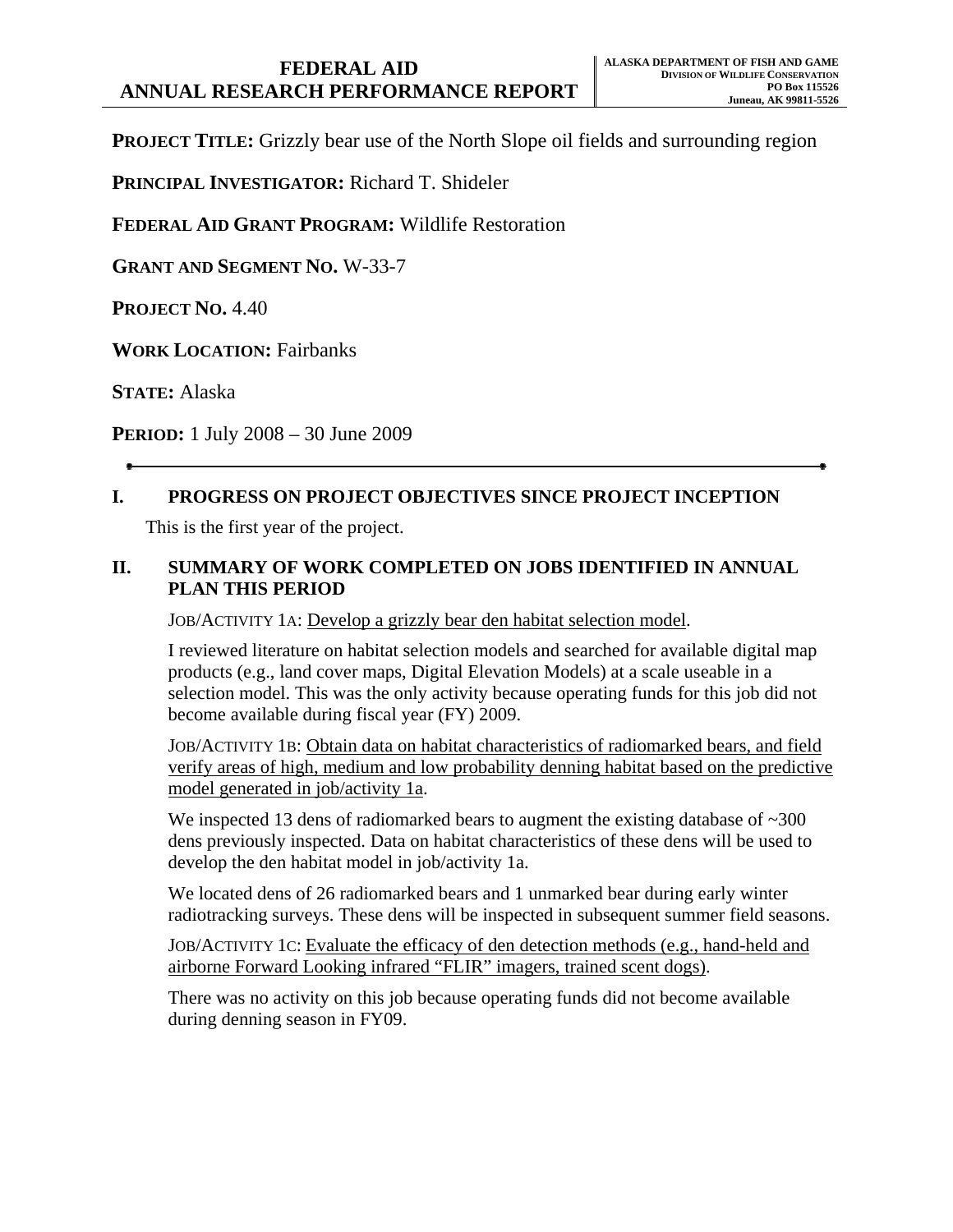JOB/ACTIVITY 1D: Construct and instrument an artificial den to test the accuracy of FLIR under varying snow conditions.

I obtained land use permits for excavation of the artificial den from the Alaska Division of Mining, Land and Water Management and from the State Historic Preservation Officer, and approvals from ConocoPhillips Alaska for electrical hookup for the instruments and artificial heat source. Excavation of the den is scheduled for September 2009.

JOB/ACTIVITY 2A: Monitor the locations of radiocollared bears.

We recaptured 25 radiomarked bears and replaced their VHF radiocollars, and captured 2 unmarked bears and fitted them with VHF radiocollars.

We flew 3 radiotracking flights and relocated up ~30 bears on each flight. We also located 3 bears from the oil field road system.

JOB/ACTIVITY 2B: Use DNA "fingerprinting" to identify recently captured bears that may have been related to previously food-conditioned bears, in order to assess the fate of offspring of food-conditioned bears.

We prepared 72 hair and tissue specimens, including those collected during bear captures in FY09 (see job 2a) and submitted them to Wildlife Genetics International (Nelson, British Columbia) for DNA fingerprinting. Operating funds for the analysis did not become available in FY09.

OBJECTIVE 3: Prepare annual and final progress reports, interim and final technical reports, and give presentations at scientific forums.

Data analysis was ongoing. I submitted a manuscript incorporating previously-collected data entitled "Effects of food-conditioning on grizzly bears in the North Slope oil fields, Alaska" to *Ursus*. I assisted with preparation of a manuscript, currently under revision, entitled "Carbon and nitrogen isotope analysis: a tool for bear management" to be submitted to *Ursus.*

# **III. ADDITIONAL FEDERAL AID-FUNDED WORK NOT DESCRIBED ABOVE THAT WAS ACCOMPLISHED ON THIS PROJECT DURING THIS SEGMENT PERIOD**

None.

## **IV. Publications**

I did not complete any publications during the report period.

## **V. RECOMMENDATIONS FOR THIS PROJECT**

The project's geographic scope includes most of the North Slope oil field production and previously anticipated expansion areas. Recent industry activity in the Point Thomson Unit suggests that oil and gas development is spreading eastward from Prudhoe Bay. There should be additional focus on grizzly bear use of this portion of the study area.